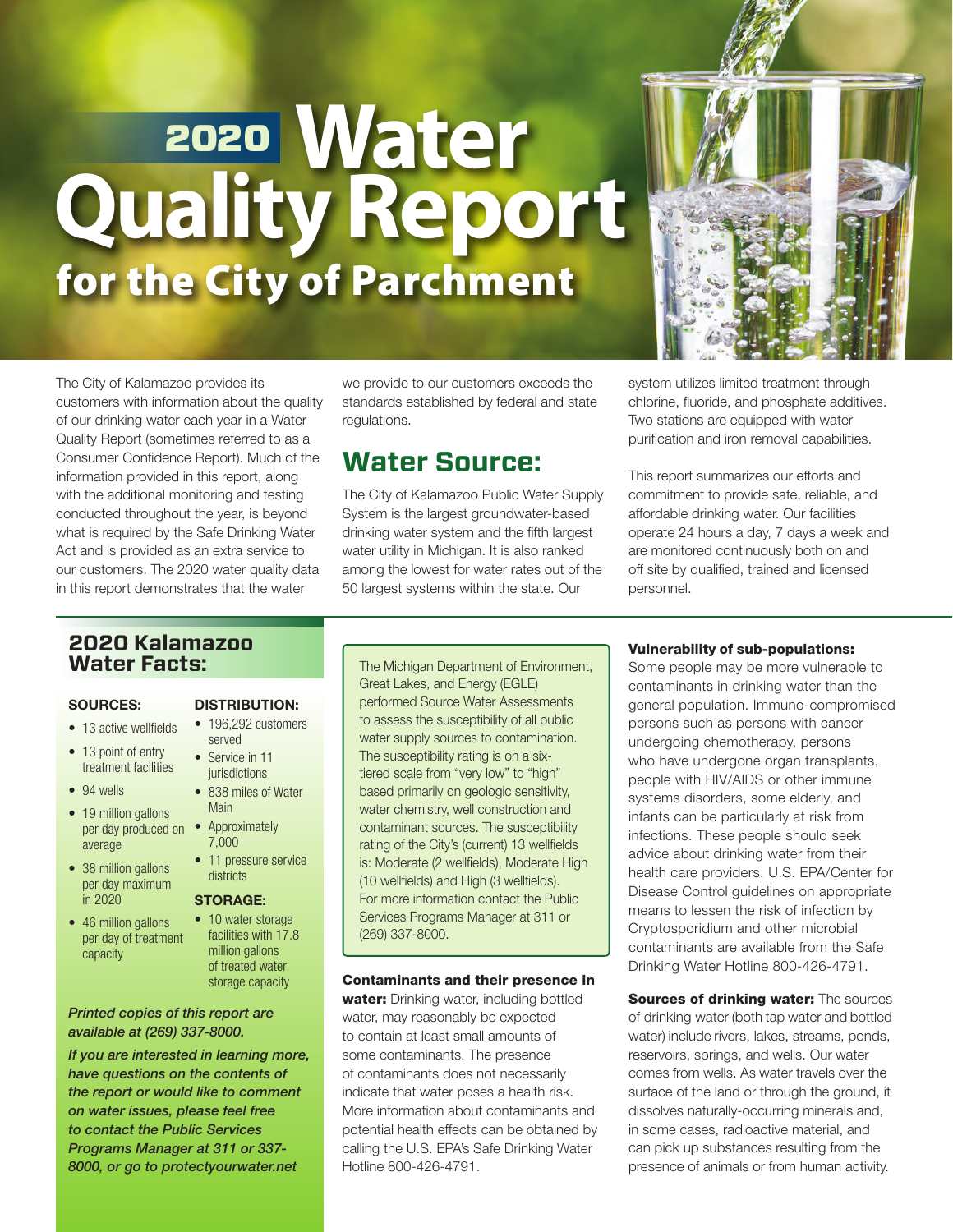### **Monitoring Data for Regulated Contaminants**

| Regulated<br>Contaminant                                                | MCL.<br>TT, OR<br><b>MRDL</b> | <b>MCLG</b><br>OR<br><b>MRDLG</b> | <b>Level</b><br><b>Detected</b> | Range                      | Year<br><b>Sampled</b>            | <b>Violation</b><br>Yes/No                     | <b>Typical Source of Contamination</b>                                                                                          |  |  |
|-------------------------------------------------------------------------|-------------------------------|-----------------------------------|---------------------------------|----------------------------|-----------------------------------|------------------------------------------------|---------------------------------------------------------------------------------------------------------------------------------|--|--|
| *Nitrate (ppm)                                                          | 10                            | 10                                | 1.6                             | $1.3 - 1.6$                | 2020                              | <b>No</b>                                      | Runoff from fertilizer use; Leaching from septic tanks,<br>sewage; Erosion of natural deposits                                  |  |  |
| *Fluoride (ppm)                                                         | $\overline{4}$                | $\overline{4}$                    | 0.79                            | $0.29 - 0.79$              | 2020                              | No                                             | Erosion of natural deposits; Water additive which<br>promotes strong teeth; Discharge from fertilizer and<br>aluminum factories |  |  |
| *Sodium <sup>1</sup> (ppm)                                              | N/A                           | N/A                               | 41                              | $10 - 41$                  | 2020                              | No                                             | Erosion of natural deposits                                                                                                     |  |  |
| *TTHM Total<br>Trihalomethanes (ppb)                                    | 80                            | N/A                               | 18                              | N/A                        | 2020                              | No                                             | Byproduct of drinking water disinfection                                                                                        |  |  |
| *HAA5 Haloacetic<br>Acids (ppb)                                         | 60                            | N/A                               | 7                               | N/A                        | 2020                              | No                                             | Byproduct of drinking water disinfection                                                                                        |  |  |
| Chlorine <sup>2</sup> (ppm)                                             | $\overline{4}$                | $\overline{4}$                    | 0.95                            | ND-1.06                    | 2020                              | No                                             | Water additive used to control microbes                                                                                         |  |  |
| <b>Inorganic</b><br><b>Contaminant Subject</b><br>to Action Levels (AL) | <b>Action</b><br>Level        | <b>MCLG</b>                       | Your<br>Water <sup>3</sup>      | Range of<br><b>Results</b> | Year<br><b>Sampled</b>            | <b>Number</b><br>of Samples<br><b>Above AL</b> | <b>Typical Source of Contaminant</b>                                                                                            |  |  |
| Lead(ppb)                                                               | 15<br>15                      | $\Omega$<br>$\bigcirc$            | 8<br>$\mathbf{1}$               | $ND-54$<br>$ND-3$          | 1/1/20-6/30/20<br>7/1/20-12/31/20 | $\circ$                                        | Lead service lines, corrosion of household plumbing<br>including fittings and fixtures; Erosion of natural deposits             |  |  |
| Copper (ppm)                                                            | 1.3<br>1.3                    | 1.3<br>1.3                        | 1.0<br>0.9                      | $ND-1.2$<br>$ND-1.0$       | 1/1/20-6/30/20<br>7/1/20-12/31/20 | $\circ$<br>$\Omega$                            | Corrosion of household plumbing systems;<br>Erosion of natural deposits                                                         |  |  |

**<sup>1</sup>** Sodium is not a regulated contaminant.

**<sup>2</sup>** The chlorine "Level Detected" was calculated using a running annual average.

**<sup>3</sup>** Ninety (90) percent of the samples collected were at or below the level reported for our water.

### **UCMR TESTING** 2018 & 2019

**The City of Kalamazoo was in compliance for all treatment techniques in 2020.**

treatments

| Analyte                                                                                                                                                                                                                     | <b>Units</b> | Lowest    | <b>Highest</b> | Average | <b>Violation</b><br>Yes/No |  | 2020 PER- AND POLYFLUOROALKYL SUBSTANCES (PFAS) MONITORING |                     |                                |                                                 |                         |                            |                                                                                                                   |  |
|-----------------------------------------------------------------------------------------------------------------------------------------------------------------------------------------------------------------------------|--------------|-----------|----------------|---------|----------------------------|--|------------------------------------------------------------|---------------------|--------------------------------|-------------------------------------------------|-------------------------|----------------------------|-------------------------------------------------------------------------------------------------------------------|--|
| Germanium µg/L                                                                                                                                                                                                              | µg/L         | <b>ND</b> | 0.370          | 0.122   | N                          |  | <b>Regulated Contaminant</b>                               | MCL, TT,<br>or MRDI | <b>MCLG or</b><br><b>MRDLG</b> | <b>Highest Running</b><br><b>Annual Average</b> | <b>Results</b><br>Range | <b>Violation</b><br>Yes/No | <b>Typical Source of Contaminant</b>                                                                              |  |
| Manganese µg/L                                                                                                                                                                                                              | $\mu$ g/L    | <b>ND</b> | 261            | 256     | N                          |  | Perfluorobutane sulfonic acid<br>(PFBS) (ppt)              | 420                 | N/A                            | 9.8                                             | $ND-13$                 | N <sub>0</sub>             | Discharge and waste from<br>industrial facilities; stain-resistant                                                |  |
| o-Toluidine µg/L<br>Total Haloacetic Acids                                                                                                                                                                                  | µg/L         | <b>ND</b> | 0.562          | 0.036   | N                          |  | Perfluorohexane sulfonic acid<br>(PFHxS) (ppt)             | 51                  | N/A                            | 4                                               | $ND-4$                  | N <sub>0</sub>             | treatments<br>Firefighting foam; discharge and<br>waste from industrial facilities                                |  |
| $(5)$ $\mu$ g/L                                                                                                                                                                                                             | $\mu q/L$    | 10.60     | 18.82          | 15.01   | N                          |  | Perfluorohexanoic acid                                     | 400.00              | N/A                            | 3.8                                             | $ND-4$                  | N()                        | Firefighting foam; discharge and                                                                                  |  |
| Total Haloacetic Acids<br>$(6)$ µg/L                                                                                                                                                                                        | µg/L         | 12.98     | 21.60          | 17.62   | N                          |  | (PFHxA) (ppt)                                              |                     |                                |                                                 |                         |                            | waste from industrial facilities                                                                                  |  |
| <b>Total Haloacetic Acids</b><br>$(9)$ µg/L                                                                                                                                                                                 | µg/L         | 16.70     | 26.80          | 22.23   | N                          |  | Perfluorooctane sulfonic acid<br>$(PFOS)$ (ppt)            | 16                  | N/A                            |                                                 | $ND-8$                  | N <sub>0</sub>             | Firefighting foam; discharge from<br>electroplating facilities; discharge<br>and waste from industrial facilities |  |
| * Unregulated contaminants are those for which EPA has not established drinking water standards. Monitoring<br>helps EPA to determine where certain contaminants occur and whether it needs to regulate those contaminants. |              |           |                |         |                            |  | Perfluorooctanoic acid<br>$(PFOA)$ (ppt)                   | 8                   | N/A                            | 4                                               | $ND-4$                  | N <sub>0</sub>             | Discharge and waste from<br>industrial facilities: stain-resistant<br>trachman                                    |  |

 helps EPA to determine where certain contaminants occur and whether it needs to regulate those contaminants. \*\* A lead level of 2 ppb was detected at a pumping station in 2014.

While your drinking water meets EPA's standards for arsenic, it does contain low levels. EPA's standard balances the current understanding of arsenic's possible health effects against the cost of removing arsenic from drinking water. EPA continues to research the health effects of low levels of arsenic, which is a mineral known to cause cancer in humans at high concentrations and is linked to other health effects such as skin damage and circulatory problems.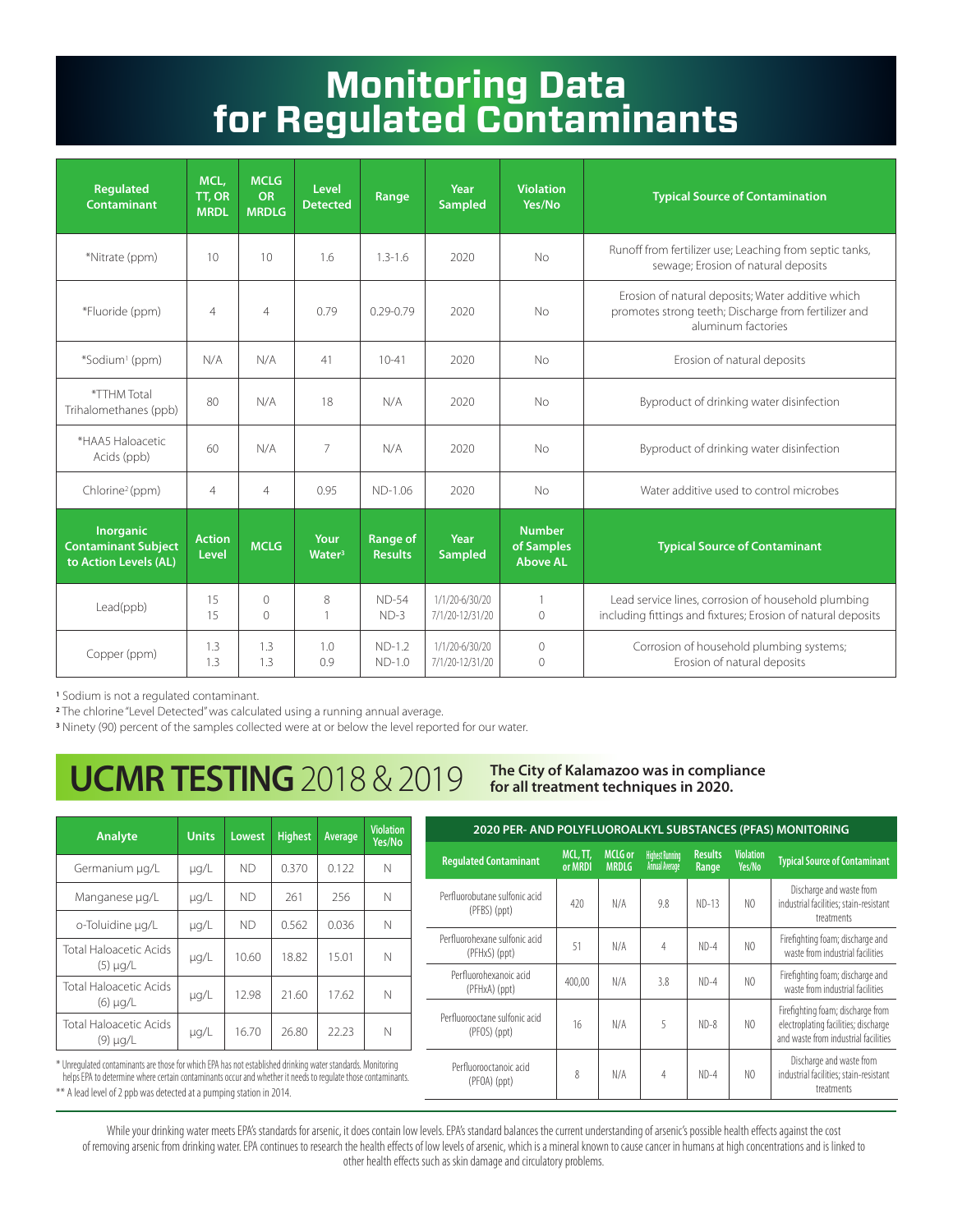# Water QUALITY DATA

**More than 30,000 tests were performed on our drinking water in 2020! All were within state and federal drinking water standards.**

The table (left) lists all the drinking water contaminants that we detected during the 2020 calendar year. The presence of these contaminants in the water does not necessarily indicate that the water poses a health risk. Unless otherwise noted, the data presented in this table is from testing done January 1

through December 31, 2020. The State allows us to monitor for certain contaminants less than once per year because the concentrations of these contaminants are not expected to vary significantly from year to year. All the data is representative of the water quality, but some are more than one year old.

### **Contaminants that may be present in source water include:**

- Microbial contaminants*,* such as viruses and bacteria, which may come from sewage treatment plants, septic systems, agricultural livestock operations and wildlife.
- Inorganic contaminants*,* such as salts and metals, which can be naturallyoccurring or result from urban stormwater runoff, industrial or domestic wastewater discharges, oil and gas production, mining or farming.
- Pesticides and herbicides*,* which may come from a variety of sources such as agriculture and residential uses.
- Radioactive contaminants*,* which can be naturally occurring or be the result of oil and gas production and mining activities.
- Organic chemical contaminants*,*  including synthetic and volatile organic chemicals, which are by-products of industrial processes and petroleum production, and can also come from gas stations, urban stormwater runoff, and septic systems.

*In order to ensure that tap water is safe to drink, the U.S. EPA prescribes regulations that limit the levels of certain contaminants in water provided by public water systems. Federal Food and Drug Administration regulations establish limits for contaminants in bottled water which provide the same protection for public health.*

### **Definitions of terms and abbreviations:**

- Maximum Contaminant Level Goal (MCLG): The level of a contaminant in drinking water below which there is no known or expected risk to health. MCLGs allow for a margin of safety.
- Maximum Contaminant Level (MCL): The highest level of a contaminant that is allowed in drinking water. MCLs are set as close to the MCLGs as feasible using the best available treatment technology.
- Maximum Residual Disinfectant Level (MRDL): The highest level of a disinfectant allowed in drinking water. There is convincing evidence that addition of a disinfectant is necessary for control of microbial contaminants.
- Maximum Residual Disinfectant Level Goal (MRDLG): The level of a drinking water disinfectant below which there is no known or expected risk to health. MRDLGs do not reflect the benefits of the use of disinfectants to control microbial contaminants.
- N/A: Not applicable
- ND: not detectable at testing limit
- ppb: parts per billion or micrograms per liter
- ppm: parts per million or milligrams per liter
- pCi/l: picocuries per liter (a measure of radioactivity).
- Action Level (AL): The concentration of a contaminant which, if exceeded, triggers treatment or other requirements that a water system must follow.